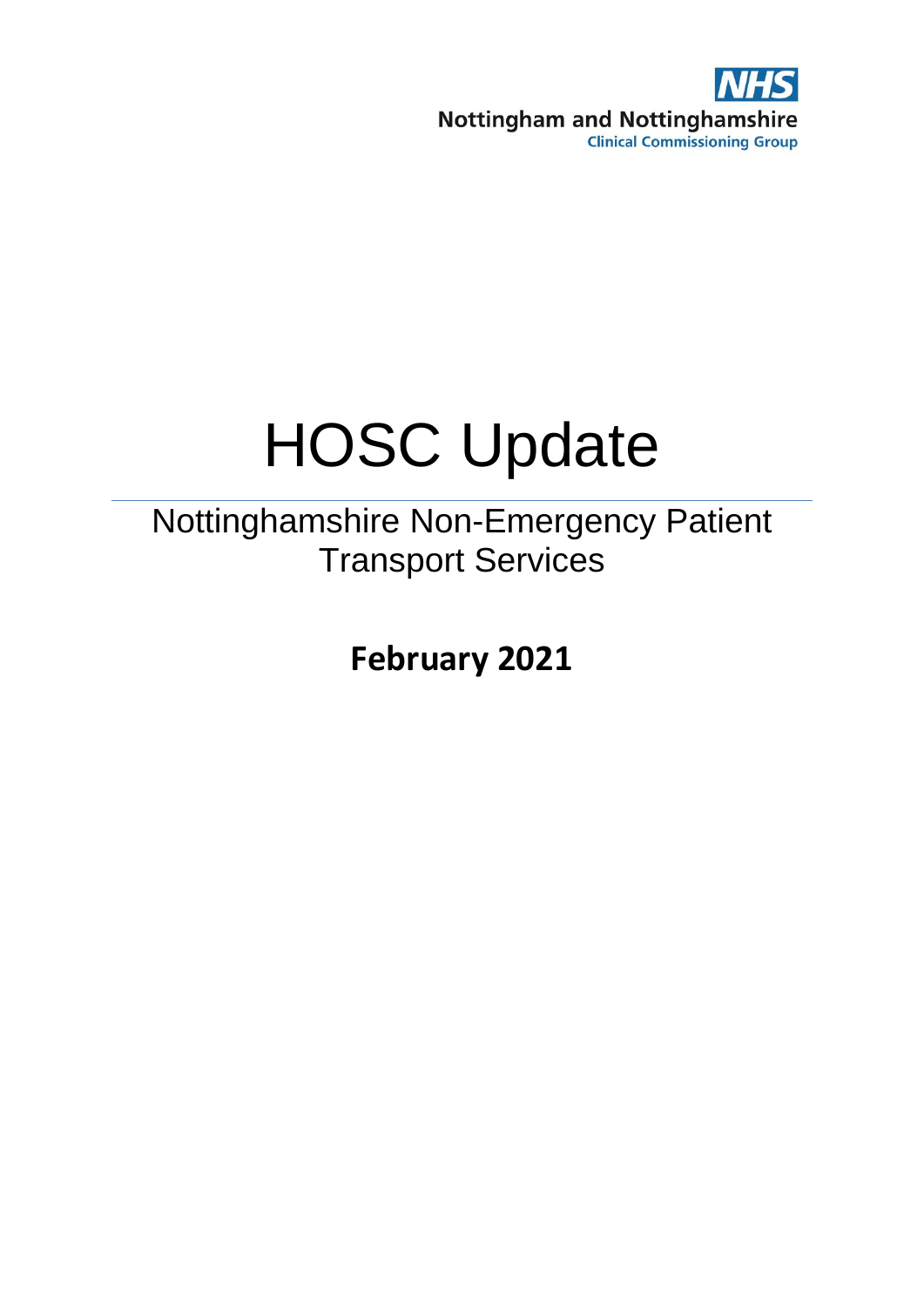# **Background**

The NHS Non-Emergency Patient Transport Services (NEPTS) in Nottingham, Nottinghamshire and Bassetlaw is currently operated by ERS Medical Ltd. The Contract started on 1st December 2019 after a competitive procurement process involving a number of bidders.

Despite starting at one of the busiest times of year for the NHS the Contract has been operating successfully. ERS have fully engaged with all the major stakeholders such as the acute hospitals, community health providers and the mental health trust and established an excellent and cooperative working relationship. They also liaise regularly with Commissioners.

Despite the fact that the Contract started off successfully no one could have predicted the impact of the Covid 19 pandemic, not only on NEPTS but also the wider health service. In the first wave NHSE issued a series of guidelines for patient transport operations as it was recognised very early in the pandemic that keeping patient flows in and out of hospital would be extremely challenging. The limited space inside a NEPTS vehicle meant that social distancing was very difficult and new procedures and crew training had to be devised very quickly. To the credit of both the ERS management team and their crews the training was undertaken quickly and the new procedures implemented at pace. PPE supplies were a major problem in the early part of the pandemic but ERS were supported by the acute hospitals who shared their supplies until a more robust solution was in place.

NHSE recognised very early on in the pandemic that companies such as ERS who were key providers in the response must be supported both financially and operationally. To this end all Key Performance Indicators were suspended and any potential performance penalties were put on hold. Hospital discharge requests were deemed the priority over all other journey types and a coordinated approach was implemented by both EMAS and other East Midlands NEPTS Providers who all offered mutual aid as required. The challenges in the hospitals to create extra Covid 19 capacity had an impact on outpatient appointments and the need for NEPTS these types of journey reduced significantly. All high priority conditions such as oncology and renal dialysis continued to be provided and NEPTS supported this delivery as required. The reduced journeys allowed ERS to move to a Covid secure transport arrangement where patients were transported singularly.

## **On-going challenges**

As the pandemic has progressed ERS have become more proficient in managing the situation. All of their crews are fully trained in Covid 19 procedures and every patient is assessed as being Covid 19 positive or negative before their journey commences. Strict PPE and vehicle cleaning processes ensure that both patients and crews are protected. Commissioners have been extremely supportive of ERS and ensured that when additional NEPTS support is required, for example over Christmas and the New Year, this is fully funded. As with other front line healthcare workers ERS crews have been able to access vaccinations and this has had a very positive impact on both crew morale and sickness absence.

As hospitals get back to normal activity levels the backlog of appointments could present large increases in activity for NEPTS. ERS are already planning for this and Commissioners and stakeholders are working closely with them.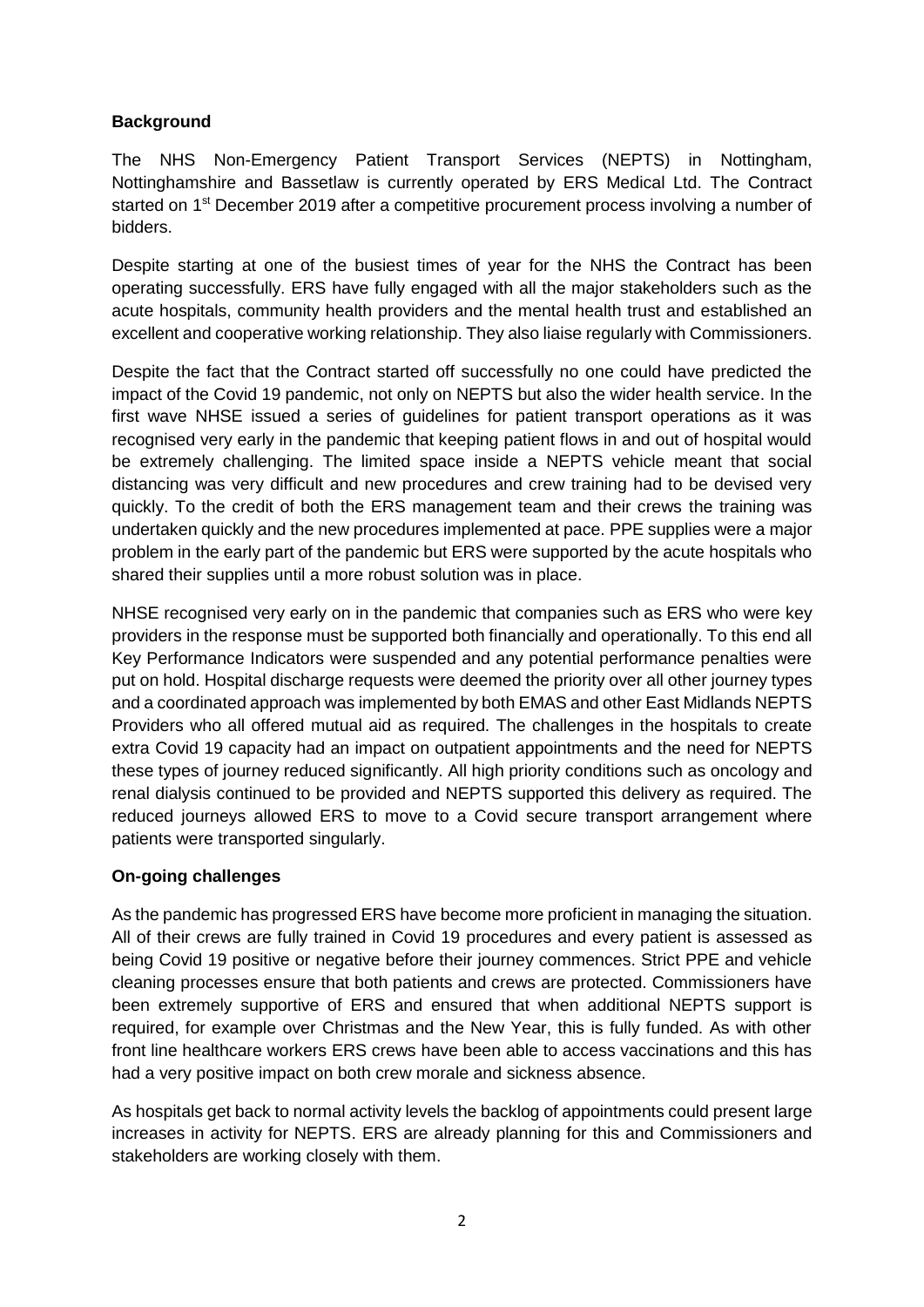## **Conclusion**

The new NEPTS Contract was mobilised successfully and operated well. The Covid 19 pandemic has changed the landscape drastically but ERS, supported by the Commissioners and NHS stakeholders have ensured that patient flows in and out of hospital have been maintained and the majority of patients have attended their planned appointments. More challenges are likely to arise in the coming months but Commissioners will ensure that both patients and ERS are fully supported as required.

A Provider statement is given in Appendix A.